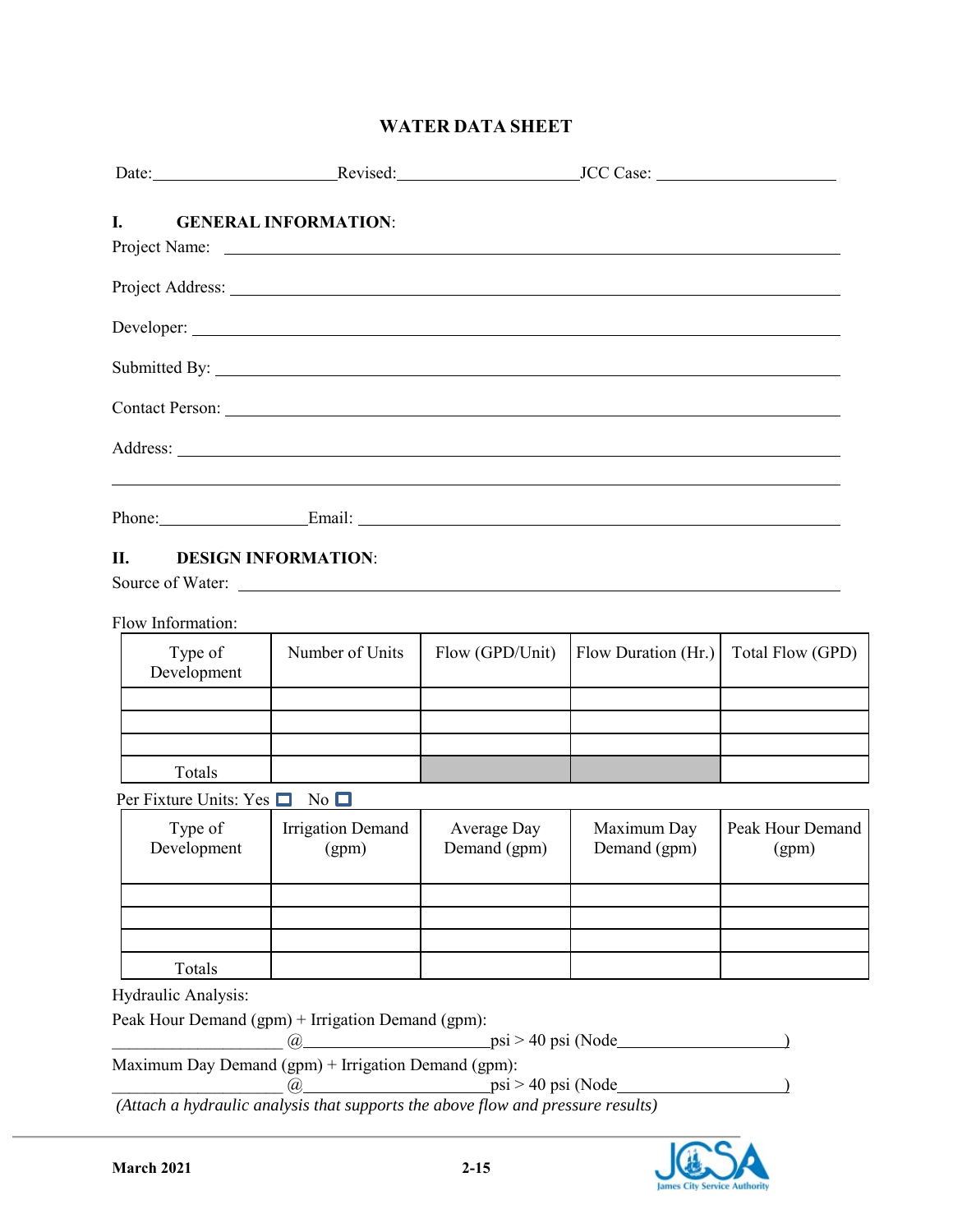# **Water Data Sheet Continued**

|              |                                  |                                                                                                                                                                                                                                                                                                                                                                                                                                                                                                                                                                                                                                                                                                                                                                                                                                                                                                                                                                                                                                                                                                                                          | Project Name: 1000 million and the contract of the contract of the contract of the contract of the contract of the contract of the contract of the contract of the contract of the contract of the contract of the contract of |                                 |                                                                                                                                                                                                                                      |                         |  |
|--------------|----------------------------------|------------------------------------------------------------------------------------------------------------------------------------------------------------------------------------------------------------------------------------------------------------------------------------------------------------------------------------------------------------------------------------------------------------------------------------------------------------------------------------------------------------------------------------------------------------------------------------------------------------------------------------------------------------------------------------------------------------------------------------------------------------------------------------------------------------------------------------------------------------------------------------------------------------------------------------------------------------------------------------------------------------------------------------------------------------------------------------------------------------------------------------------|--------------------------------------------------------------------------------------------------------------------------------------------------------------------------------------------------------------------------------|---------------------------------|--------------------------------------------------------------------------------------------------------------------------------------------------------------------------------------------------------------------------------------|-------------------------|--|
|              |                                  |                                                                                                                                                                                                                                                                                                                                                                                                                                                                                                                                                                                                                                                                                                                                                                                                                                                                                                                                                                                                                                                                                                                                          |                                                                                                                                                                                                                                |                                 |                                                                                                                                                                                                                                      |                         |  |
| III.         |                                  | <b>FIRE FLOW INFORMATION:</b>                                                                                                                                                                                                                                                                                                                                                                                                                                                                                                                                                                                                                                                                                                                                                                                                                                                                                                                                                                                                                                                                                                            |                                                                                                                                                                                                                                |                                 |                                                                                                                                                                                                                                      |                         |  |
|              | a.                               |                                                                                                                                                                                                                                                                                                                                                                                                                                                                                                                                                                                                                                                                                                                                                                                                                                                                                                                                                                                                                                                                                                                                          | Actual Fire Flow Test Information: (Attach a copy of fire flow test with this form.)                                                                                                                                           |                                 |                                                                                                                                                                                                                                      |                         |  |
|              |                                  | Date Performed:                                                                                                                                                                                                                                                                                                                                                                                                                                                                                                                                                                                                                                                                                                                                                                                                                                                                                                                                                                                                                                                                                                                          |                                                                                                                                                                                                                                |                                 |                                                                                                                                                                                                                                      | Nozzle Size: 2-1/2 inch |  |
|              | Hyd. No.<br>Hyd. No.<br>Hyd. No. |                                                                                                                                                                                                                                                                                                                                                                                                                                                                                                                                                                                                                                                                                                                                                                                                                                                                                                                                                                                                                                                                                                                                          |                                                                                                                                                                                                                                |                                 | Static__________________psi Residual_________________psi                                                                                                                                                                             |                         |  |
|              |                                  |                                                                                                                                                                                                                                                                                                                                                                                                                                                                                                                                                                                                                                                                                                                                                                                                                                                                                                                                                                                                                                                                                                                                          |                                                                                                                                                                                                                                |                                 |                                                                                                                                                                                                                                      | gpm                     |  |
|              |                                  |                                                                                                                                                                                                                                                                                                                                                                                                                                                                                                                                                                                                                                                                                                                                                                                                                                                                                                                                                                                                                                                                                                                                          | Pitot psi                                                                                                                                                                                                                      |                                 |                                                                                                                                                                                                                                      |                         |  |
|              |                                  | Hyd. No.                                                                                                                                                                                                                                                                                                                                                                                                                                                                                                                                                                                                                                                                                                                                                                                                                                                                                                                                                                                                                                                                                                                                 | Pitot psi                                                                                                                                                                                                                      |                                 | Flow gpm                                                                                                                                                                                                                             |                         |  |
|              |                                  |                                                                                                                                                                                                                                                                                                                                                                                                                                                                                                                                                                                                                                                                                                                                                                                                                                                                                                                                                                                                                                                                                                                                          |                                                                                                                                                                                                                                |                                 | Residual Flow gpm                                                                                                                                                                                                                    |                         |  |
|              |                                  |                                                                                                                                                                                                                                                                                                                                                                                                                                                                                                                                                                                                                                                                                                                                                                                                                                                                                                                                                                                                                                                                                                                                          |                                                                                                                                                                                                                                | Calculated Flow $\omega$ 20 psi | <u> 1989 - Johann Barn, mars ann an t-Alban ann an t-Alban ann an t-Alban ann an t-Alban ann an t-Alban ann an t-Alban ann an t-Alban ann an t-Alban ann an t-Alban ann an t-Alban ann an t-Alban ann an t-Alban ann an t-Alban </u> | gpm                     |  |
|              | c.<br>d.<br>e.                   | Fire flow to support this project per JCSA Criteria Section 2.11:<br>$\frac{1}{\text{gpm}(\omega)}$ gpm $(\omega)$ 20 psi<br>Fire flow to support this project per JCC Fire Department (provide supporting<br>documentation if different from the JCSA fire flow standards above):<br>gpm (a) 20 psi<br>Fire Flow Hydraulic Analysis:<br>Fire Flow (gpm) + Peak Hour Demand (gpm) + Irrigation demands (gpm):<br>$\qquad \qquad \text{gpm} \, \text{@}$ $\qquad \qquad \text{psi} \, \qquad \text{psi} \, \qquad \text{psi} \, \qquad \text{psi} \, \qquad \text{psi} \, \qquad \text{psi} \, \qquad \text{psi} \, \qquad \text{psi} \, \qquad \text{psi} \, \qquad \text{psi} \, \qquad \text{psi} \, \qquad \text{psi} \, \qquad \text{psi} \, \qquad \text{psi} \, \qquad \text{psi} \, \qquad \text{psi} \, \qquad \text{psi} \, \qquad \text{psi} \, \qquad \text{psi} \, \qquad \text$<br>Fire Flow (gpm) + Maximum Day Demand (gpm) + Irrigation demands (gpm):<br>$gpm \ (\partial)$ psi. > 20 psi (Node<br>(Attach a hydraulic analysis that supports the above flow and pressure results)<br>Number of existing fire hydrants: |                                                                                                                                                                                                                                |                                 |                                                                                                                                                                                                                                      |                         |  |
|              | ${\bf f}.$                       |                                                                                                                                                                                                                                                                                                                                                                                                                                                                                                                                                                                                                                                                                                                                                                                                                                                                                                                                                                                                                                                                                                                                          | Number of proposed fire hydrants:                                                                                                                                                                                              |                                 |                                                                                                                                                                                                                                      |                         |  |
|              |                                  |                                                                                                                                                                                                                                                                                                                                                                                                                                                                                                                                                                                                                                                                                                                                                                                                                                                                                                                                                                                                                                                                                                                                          | Note: A maximum single flow from any fire hydrant shall not exceed 1,000 gpm.                                                                                                                                                  |                                 |                                                                                                                                                                                                                                      |                         |  |
| Approved By: |                                  | Fire Department Approval (County use only):                                                                                                                                                                                                                                                                                                                                                                                                                                                                                                                                                                                                                                                                                                                                                                                                                                                                                                                                                                                                                                                                                              |                                                                                                                                                                                                                                |                                 |                                                                                                                                                                                                                                      |                         |  |

Date: \_\_\_\_\_\_\_\_\_\_\_\_\_\_\_\_\_\_\_\_\_\_\_\_\_\_